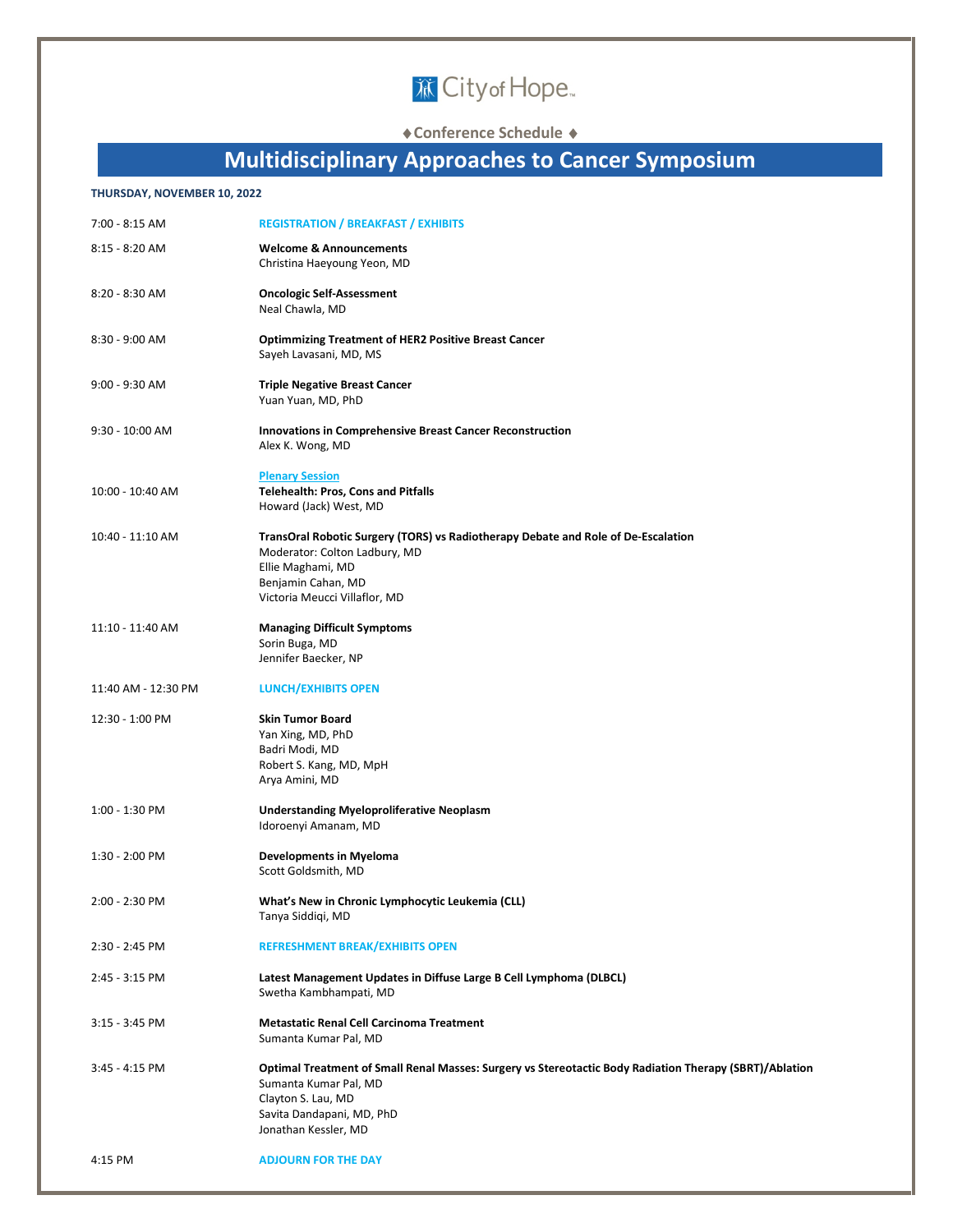# **DECityof Hope.**

**Conference Schedule** 

### **Multidisciplinary Approaches to Cancer Symposium**

#### **FRIDAY, NOVEMBER 11, 2022**

| 7:00 - 8:15 AM      | <b>REGISTRATION / BREAKFAST / EXHIBITS</b>                                                                                                                                                                              |
|---------------------|-------------------------------------------------------------------------------------------------------------------------------------------------------------------------------------------------------------------------|
| $8:15 - 8:20$ AM    | <b>Welcome &amp; Announcements</b><br>Joo Song, MD                                                                                                                                                                      |
| 8:20 - 8:30 AM      | <b>Oncologic Self-Assessment</b><br>Elizabeth Germino, MD, PhD                                                                                                                                                          |
| 8:30 - 9:00 AM      | <b>CART T Cells/Bi-Specific Antibodies for Lymphomas</b><br>Steven T. Rosen, MD                                                                                                                                         |
| 9:00 - 9:30 AM      | <b>Curing Type 1 Diabetes: What the Future Holds</b><br>Ping H. Wang, MD                                                                                                                                                |
| $9:30 - 10:00$ AM   | <b>AIDS Malignancies</b><br>Liana Nikolaenko, MD                                                                                                                                                                        |
| 10:00 - 10:40 AM    | <b>Plenary Session</b><br>Incorporating Complementary/Integrative Medicine Into Care of Cancer Patients<br>Richard T. Lee, MD                                                                                           |
| 10:40 - 11:10 AM    | <b>End of Life Conversations: A Social Worker's Perspective</b><br>Victoria Ramirez, LCSW, ACHP-SW<br>Blanca Rivas, LCSW, ACHP-SW                                                                                       |
| 11:10 - 11:40 AM    | <b>Cancer Cure for Older Adults</b><br>William Dale, MD, PhD                                                                                                                                                            |
| 11:40 AM - 12:30 PM | <b>LUNCH/EXHIBITS OPEN</b>                                                                                                                                                                                              |
| 12:30 - 1:00 PM     | <b>Smoking Cessation-What are the Barriers?</b><br>Cary Presant, MD                                                                                                                                                     |
| 1:00 - 1:30 PM      | <b>Young Onset Colorectal Cancer</b><br>Afsaneh Barzi, MD, PhD                                                                                                                                                          |
| 1:30 - 2:00 PM      | <b>Health Disparities Colorectal</b><br>Kimlin Tam Ashing, PhD                                                                                                                                                          |
| 2:00 - 2:30 PM      | <b>Multidisciplinary Treatment of Complex Rectal Cancer Cases</b><br>Yi-Jen Chen, MD, PhD<br>Kurt A. Melstrom, MD<br>Afsaneh Barzi, MD, PhD                                                                             |
| 2:30 - 3:00 PM      | <b>Pancreas Tumor Board</b><br>Vincent Chung, MD<br>Laleh Melstrom, MD, MS<br>Terence Williams, MD, PhD                                                                                                                 |
| $3:00 - 3:15$ PM    | <b>REFRESHMENT BREAK/EXHIBITS OPEN</b>                                                                                                                                                                                  |
| $3:15 - 3:45$ PM    | Systemic Therapies for Advanced Hepatocellular Carcinoma (HCC): Where Are We And Where Are We Going<br>Daneng Li, MD                                                                                                    |
| 3:45 - 4:15 PM      | Hepatocelluar Carcinoma Debate: Management of Barcelona Clinic Liver Cancer (BCLC) Stage B Liver Confined Advanced<br>Hepatocellular Carcinoma (HCC)<br>Daneng Li, MD<br>Jonathan Kessler, MD<br>Heather McGee, MD, PhD |
| 4:15 PM             | <b>ADJOURN FOR THE DAY</b>                                                                                                                                                                                              |
| $6:00 - 8:00$ PM    | <b>MEET THE FACULTY RECEPTION</b>                                                                                                                                                                                       |